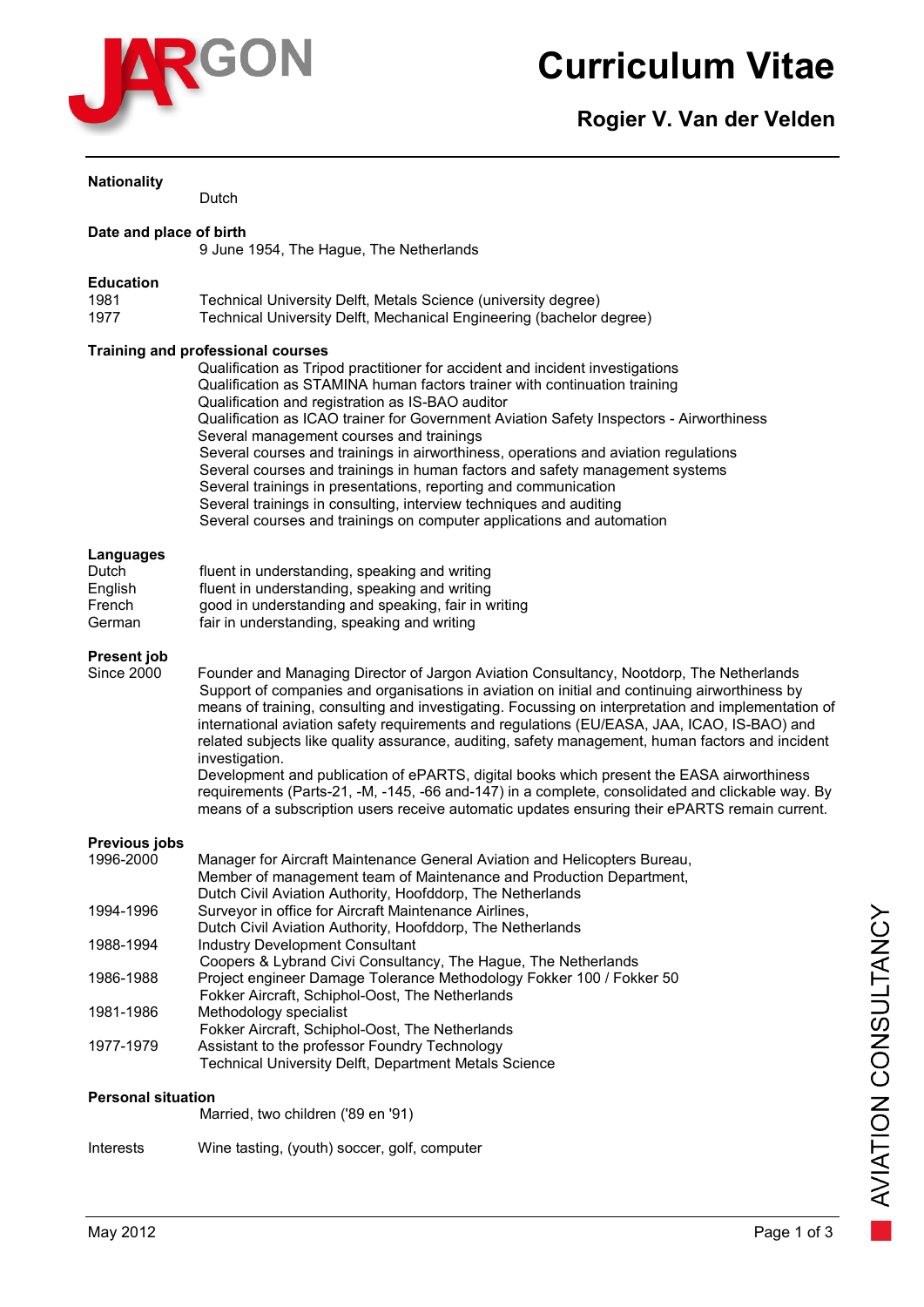

# **Curriculum Vitae**

# **Rogier V. Van der Velden**

#### **On-going training activities** (more than 380 trainings delivered to more than 6400 participants)

Development of training materials and delivery of trainings in the following areas:

- Training on the assessment of Safety Management Systems implementation for a number of South-East Asian authorities as part of an EASA regional support programme (2010, Jakarta, 2011 UAE)
- European requirements on continuing airworthiness management (Part-M) for the banking and leasing community (2008 - 2010, for and on behalf of SGI Aviation Services)
- Military Aviation Requirements on initial and continuing airworthiness (MLE-21, MLE-145, MLE-66 and MLE-147) for staff at all levels and ranks (since 2004, for Dutch Air Force and Navy)
- European requirements on continuing airworthiness (Part-M, Part-145, Part-66 and Part-147) for industry and authorities within and outside Europe (since 2000 under own Jargon branding and from 2004 - 2008, for and on behalf of Joint Aviation Authorities). Dedicated trainings for individual managers or management teams.
- Auditing skills for auditors in maintenance organisations and authorities monitoring compliance with aviation regulatory requirements and internal procedures (system, process and product auditing), sometimes including on-the-job support and coaching (since 2004)
- Accident and incident investigation in aviation using the Tripod Beta methodology and focussing on interviewing skills for different departments of major European airline (since 2007)
- STAMINA initial human factors training for aviation maintenance technicians and managers of several Part-145 approved maintenance organisations, training institutes, military maintenance organisations and authorities (since 2001)
- Human factors continuation training for aviation maintenance technicians and managers of several Part-145 approved maintenance organisations
- Auditing human factors and safety culture for auditors in maintenance organisations and authorities, in collaboration with Trinity College Dublin and Kratis training and consulting Cyprus (since 2005)
- ICAO / TRAINAIR training for government aviation safety inspectors in the area of airworthiness in collaboration with the Dutch Aviation College, Hoofddorp, The Netherlands and FAA Training centre in Oklahoma, USA (since 2000). Invited by the FAA to co-deliver this training at the FAA training centre in Oklahoma (2002).

## **Examples of recent consultancy projects**

- Evaluation of the quality system of a large non-EU operator's maintenance organisation to investigate effectiveness and compliance with EASA requirements.
- Supporting a Dutch operator in the implementation of OTAR-39 and Part-M requirements and becoming an approved CAMO in compliance with Bermudan OTAR 39 requirements. Assisting in the development of the exposition.
- Investigation of organisational and procedural aspects of handling airworthiness directives in a major European airline. Proposal for improvements to ensure regulatory compliance.
- Supporting a Dutch operator in the implementation of Part-M requirements and becoming an approved CAMO. Assisting in the development of the exposition and auditing to establish compliance levels.
- Support of Dutch Safety Board in the investigation of a major aircraft accident. Investigation of the operators organisation with respect to management of continuing airworthiness and maintenance.
- Support of Royal Dutch Air Force staff and several Air Force bases in the implementation of Military Aviation Requirements on design and continuing airworthiness MLE-21, MLE-145, MLE-66 and MLE-147. Activities include consulting, coordination and support in setting up the organisation and quality system, developing expositions, authorising staff.
- Several forms of continuing support to the business aviation organisation of a large international company in the Netherlands:
	- JAR-145 approval of maintenance organisation.
	- Implementation of JAR-OPS/M requirements, expansion of the quality system and integration with JAR-145 and ISO 9000 quality assurance requirements.
	- Feasibility study for the introduction of full JAR-OPS requirements and obtaining a formal AOC
	- Implementation of JAR-OPS and IS-BAO requirements. Re-drafting the Operations Manual and introducing the OPS Quality System
	- Establishment of "bow ties" for both the engineering and operational activities as part of the Safety Management System
- Supporting the CAA of Estonia (ECAA) in the introduction of European requirements on continuing airworthiness (JAR-145, JAR-66 en JAR-OPS/M) for obtaining full JAA membership as part of the preparation for accession to the European Union. Training of CAA staff and industry and support of the ECAA in the development of its organisation and procedures.